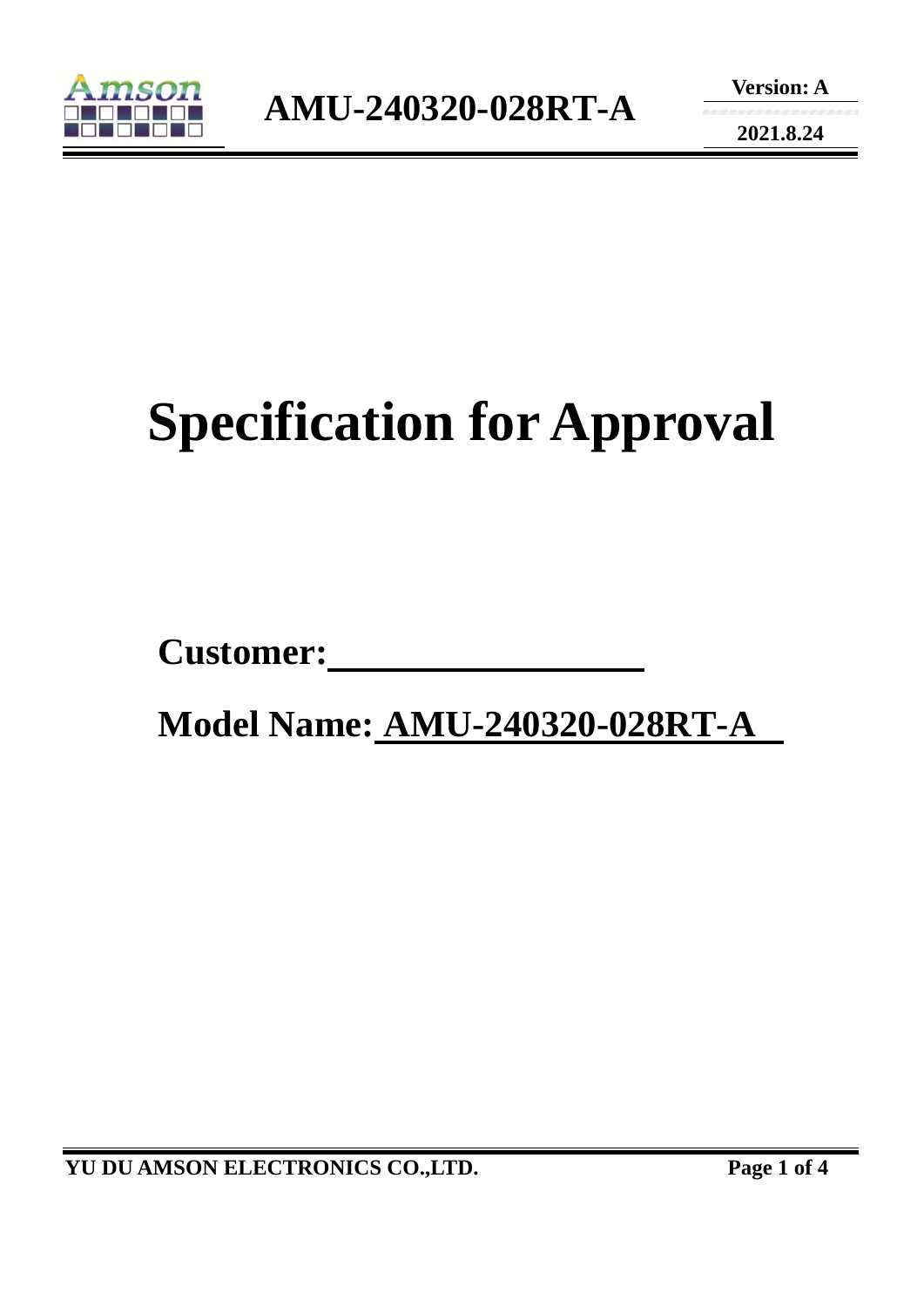

## **AMU-240320-028RT-A**

**Version: A** 

**2021.8.24** 



**YU DU AMSON ELECTRONICS CO.,LTD. Page 2 of 4**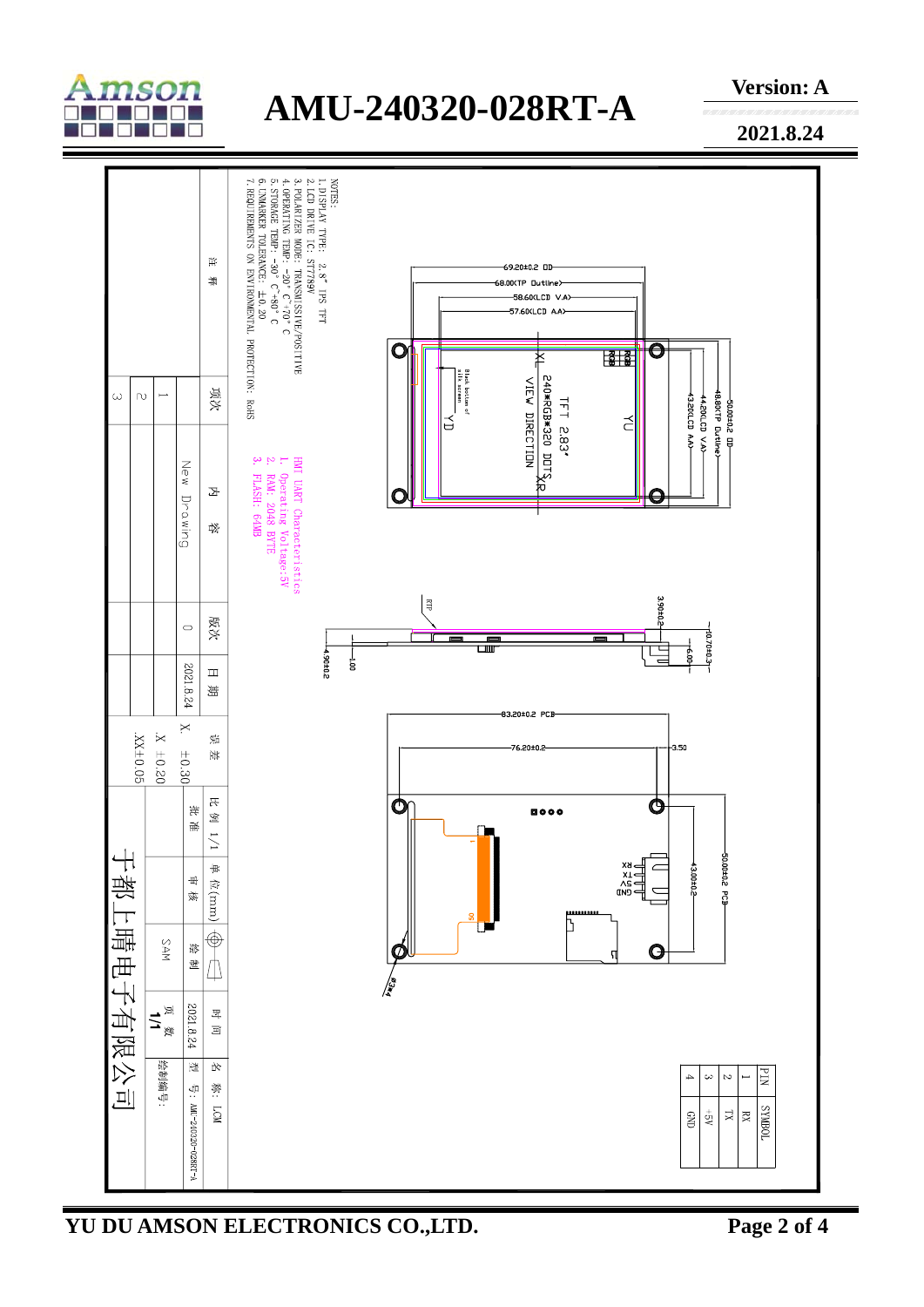

**AMU-240320-028RT-A** 

**2021.8.24** 

#### ·**General Information**

| <b>ITEM</b>                | <b>STANDARD VALUES</b>            |  |  |  |
|----------------------------|-----------------------------------|--|--|--|
| LCD type                   | 2.8"TFT                           |  |  |  |
| colors                     | 65K (65536)                       |  |  |  |
| Module size                | 69.20(L)X50.00(W)X4.9(H)          |  |  |  |
| <b>TFT</b> Active area     | 50.6mm $(L) \times 43.2$ mm $(W)$ |  |  |  |
| Dot arrangement            | $240(RGB) \times 320$             |  |  |  |
| Touch Type                 | <b>RTP</b>                        |  |  |  |
| <b>Back Light</b>          | LED                               |  |  |  |
| <b>B/L</b> Life Time       | $>30,000$ h                       |  |  |  |
| Luminous Intensity for LCM | 180 Cd/m2                         |  |  |  |
| Weight                     | <b>TBD</b>                        |  |  |  |

#### ·**DC Characteristics**

| <b>ITEM</b>           | <b>Test condition</b> | MIN  | TVP | <b>MAX</b> | Unit |
|-----------------------|-----------------------|------|-----|------------|------|
| <b>Supply Voltage</b> |                       | 4.75 |     |            |      |
| operating current     | $VCC=+5V,$            |      | 85  |            | mA   |
|                       | <b>SLEEP Mode</b>     |      | 20  |            | mA   |

### ·**Operating temperature,Contents of Reliability Tests**

| <b>ITEM</b>               | <b>Test condition</b> | <b>MIN</b> | TYP | <b>MAX</b> | Unit |
|---------------------------|-----------------------|------------|-----|------------|------|
| temperature operating     | 5V                    | $-20$      | 25  |            | ∽    |
| Temperature Storage       |                       | $-30$      | 25  | 85         | ∽    |
| <b>Humidity Operation</b> | $25^{\circ}$ C        | 10%        | 60% | 90%        | RH   |

#### ·**Interface parameter**

| <b>ITEM</b>               | <b>Test condition</b>                    | MIN                         | <b>TYP</b> | <b>MAX</b> | Unit |
|---------------------------|------------------------------------------|-----------------------------|------------|------------|------|
| serial baud rate          | standard                                 |                             | 115200     |            | bps  |
| Serial output level (TXD) | output $1$ , Iout=1mA                    | 3                           | 3.2        |            | V    |
|                           | output $0$ , Iout=-1mA                   |                             | 0.1        | 0.2        | V    |
| serial output level (RXD) | output $1$ , Iout=1mA                    | $\mathcal{D}_{\mathcal{L}}$ | 3.3        |            | V    |
|                           | output $0$ , Iout=-1mA                   | $-0.7$                      |            | 1.3        | V    |
| <b>UART</b> configuration | Data bits: 8, Parity: None, Stop bits: 1 |                             |            |            |      |
| Connector                 | XH-4P-2.54                               |                             |            |            |      |